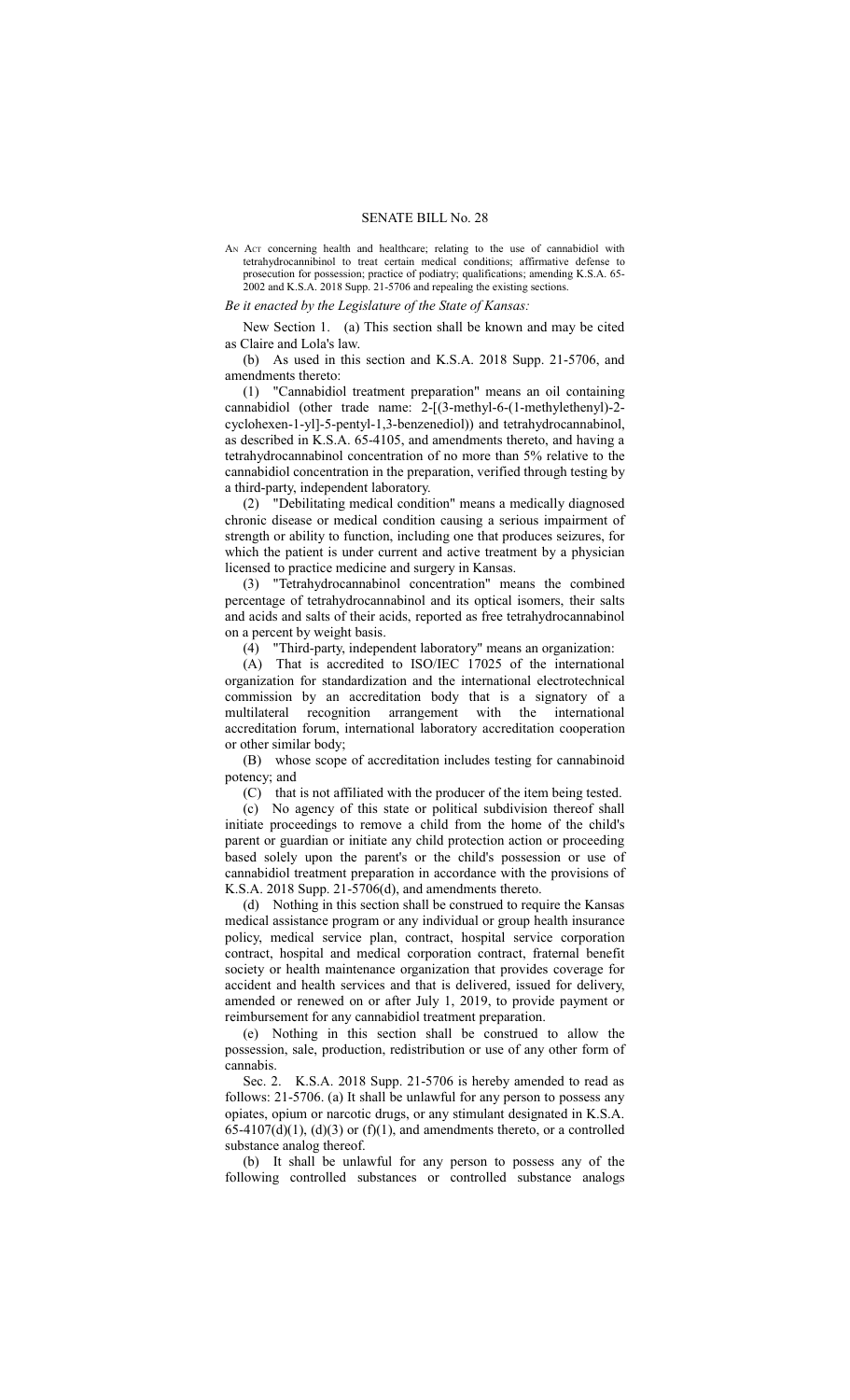thereof:

(1) Any depressant designated in K.S.A.  $65-4105(e)$ ,  $K.S.A.$   $65-4105(e)$ 4107(e), K.S.A. 65-4109(b) or (c) or K.S.A. 65-4111(b), and amendments thereto;

(2) any stimulant designated in K.S.A.  $65-4105(f)$ ,  $K.S.A.$   $65-4105(f)$ 4107(d)(2), (d)(4), (d)(5) or (f)(2) or <del>K.S.A.</del> 65-4109(e), and amendments thereto;

(3) any hallucinogenic drug designated in K.S.A.  $65-4105(d)$ , K.S.A. 65-4107(g) or  $K.S.A.$  65-4109(g), and amendments thereto;

(4) any substance designated in K.S.A.  $65-4105(g)$  and  $K.S.A.$   $65 4111(c)$ , (d), (e), (f) or (g), and amendments thereto;

(5) any anabolic steroids as defined in K.S.A. 65-4109(f), and amendments thereto;

(6) any substance designated in K.S.A. 65-4113, and amendments thereto; or

(7) any substance designated in K.S.A. 65-4105(h), and amendments thereto.

(c) (1) Violation of subsection (a) is a drug severity level 5 felony.

(2) Except as provided in subsection  $(c)(3)$ :

(A) Violation of subsection (b) is a class A nonperson misdemeanor, except as provided in subsection (c)(2) *subparagraph* (B); and

(B) violation of subsection (b)(1) through (b)(5) or (b)(7) is a drug severity level 5 felony if that person has a prior conviction under such subsection, under K.S.A. 65-4162, prior to its repeal, under a substantially similar offense from another jurisdiction, or under any city ordinance or county resolution for a substantially similar offense if the substance involved was 3, 4-methylenedioxymethamphetamine (MDMA), marijuana as designated in K.S.A. 65-4105(d), and amendments thereto, or any substance designated in K.S.A. 65-4105(h), and amendments thereto, or an analog thereof.

(3) If the substance involved is marijuana, as designated in K.S.A. 65-4105(d), and amendments thereto, or tetrahydrocannabinols, as designated in K.S.A. 65-4105(h), and amendments thereto, violation of subsection (b) is a:

(A) Class B nonperson misdemeanor, except as provided in *subparagraphs*  $(e)(3)(B)$  and  $(e)(3)(C)$ ;

(B) class A nonperson misdemeanor if that person has a prior conviction under such subsection, under K.S.A. 65-4162, prior to its repeal, under a substantially similar offense from another jurisdiction, or under any city ordinance or county resolution for a substantially similar offense; and

(C) drug severity level 5 felony if that person has two or more prior convictions under such subsection, under K.S.A. 65-4162, prior to its repeal, under a substantially similar offense from another jurisdiction, or under any city ordinance or county resolution for a substantially similar offense.

*(d) It shall be an affirmative defense to prosecution under this section arising out of a person's possession of any cannabidiol treatment preparation if the person:*

*(1) Has a debilitating medical condition, as defined in section 1, and amendments thereto, or is the parent or guardian of a minor child who has such debilitating medical condition;*

*(2) is possessing a cannabidiol treatment preparation, as defined in section 1, and amendments thereto, that is being used to treat such debilitating medical condition; and*

*(3) has possession of a letter, at all times while the person has possession of the cannabidiol treatment preparation, that:*

*(A) Shall be shown to a law enforcement officer on such officer's request;*

*(B) is dated within the preceding 15 months and signed by the*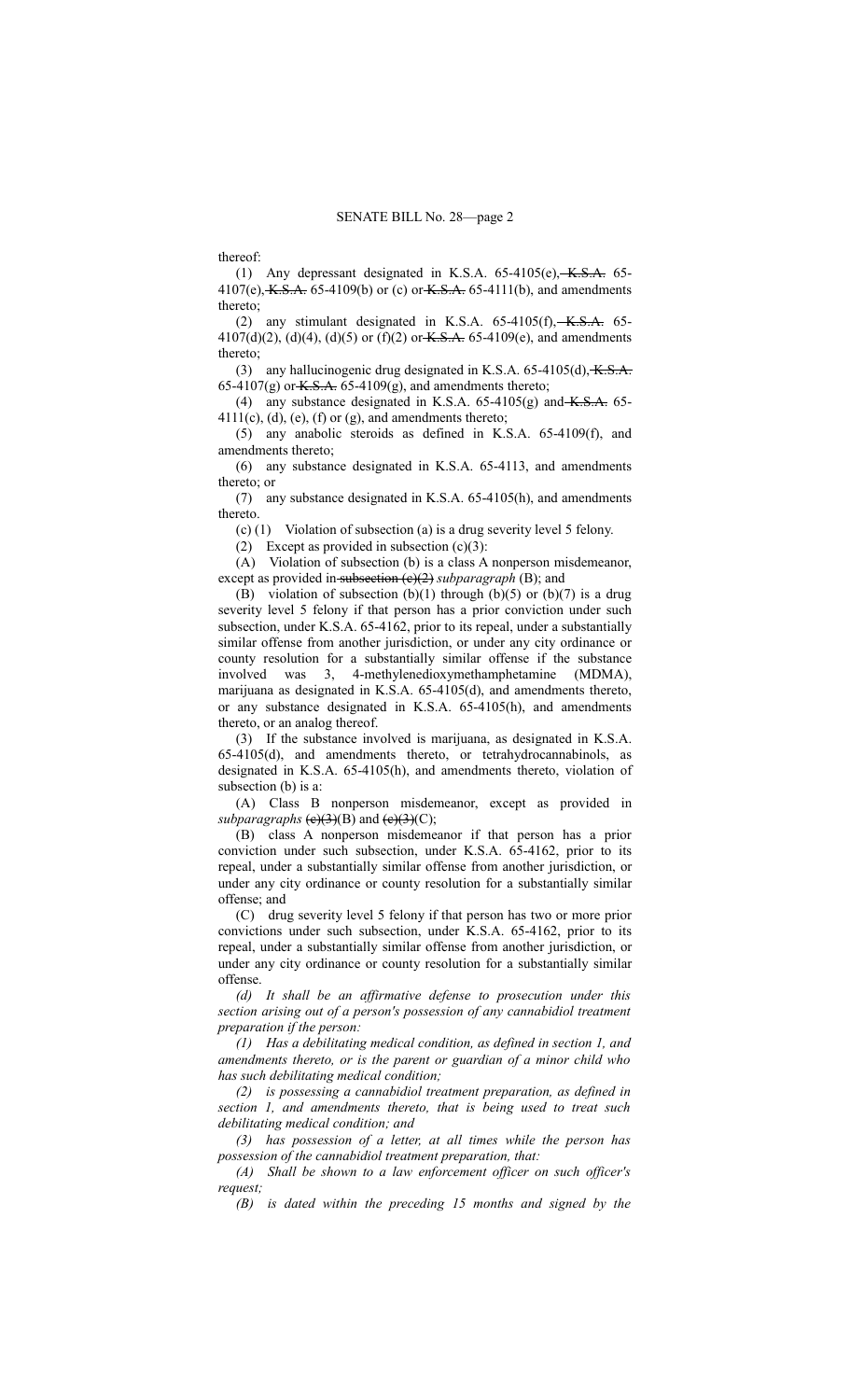*physician licensed to practice medicine and surgery in Kansas who diagnosed the debilitating medical condition;*

*(C) is on such physician's letterhead; and*

*(D) identifies the person or the person's minor child as such physician's patient and identifies the patient's debilitating medical condition*.

 $(d)(e)$  It shall not be a defense to charges arising under this section that the defendant was acting in an agency relationship on behalf of any other party in a transaction involving a controlled substance or controlled substance analog.

Sec. 3. K.S.A. 65-2002 is hereby amended to read as follows: 65- 2002. (a) It shall be unlawful for any person to profess to be a podiatrist, to practice or assume the duties incidental to podiatry, to advertise or hold oneself out to the public as a podiatrist, or to use any sign or advertisement with the word or words podiatrist, foot specialist, foot correctionist, foot expert, practapedist or chiropodist, or any other term or terms indicating that such person is a podiatrist or that such person practices or holds oneself out as practicing podiatry or foot correction in any manner, without first obtaining from the board a license authorizing the practice of podiatry in this state, except as hereinafter provided.

(b) A licensed podiatrist shall be authorized to prescribe such drugs or medicine, and to perform such surgery on the human foot, ankle and tendons that insert into the foot, including amputation of the toes or part of the foot, as may be necessary to the proper practice of podiatry, but no podiatrist shall amputate the human foot or administer any anesthetic other than local.

(c) This act shall not prohibit the recommendation, advertising, fitting or sale of corrective shoes, arch supports, or similar mechanical appliances, or foot remedies by manufacturers, wholesalers or retail dealers.

(d) No podiatrist shall perform surgery on the ankle unless such person has completed a *two-year post-doctoral surgical residency program prior to July 1, 2007, or a* three-year post-doctoral surgical residency program *on or after July 1, 2007,* in reconstructive rearfoot/ankle surgery and is either board-certified or board qualified progressing to board certification in reconstructive rearfoot/ankle surgery by a nationally recognized certifying organization acceptable to the board. Surgical treatment of the ankle by a podiatrist shall be performed only in a medical care facility, as defined in K.S.A. 65-425, and amendments thereto.

(e) Not later than 90 days after the effective date of this act, the board shall appoint a five-member committee to be known as the podiatry interdisciplinary advisory committee. Such committee shall advise and make recommendations to the board on matters relating to licensure of podiatrists to perform surgery on the ankle pursuant to subsection (d). The podiatry interdisciplinary advisory committee shall consist of five members:

(1) One member of the board appointed by the board who shall serve as a nonvoting chairperson;

(2) two persons licensed to practice medicine and surgery specializing in orthopedies, chosen by the board from four names submitted by the Kansas medical society; and

(3) two podiatrists, at least one of whom shall have completed an accredited residency in foot and ankle surgery, chosen by the board from four names submitted by the Kansas podiatric medical association.

Members appointed to such committee shall serve at the pleasure of the board without compensation. All expenses of the committee shall be paid by the board. The provisions of this subsection shall expire on July 1, 2018.

Sec. 4. K.S.A. 65-2002 and K.S.A. 2018 Supp. 21-5706 are hereby